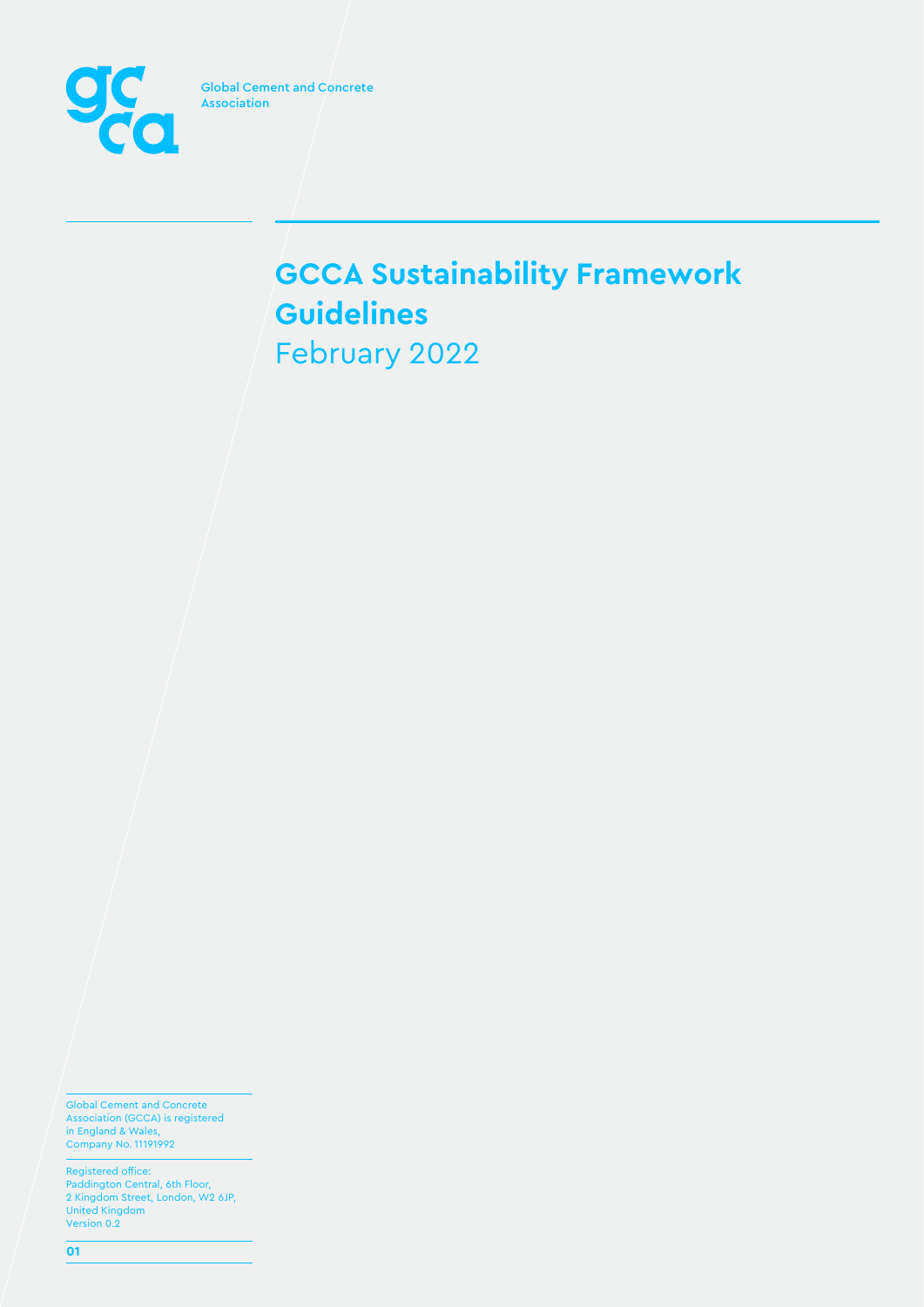

| Contents                                                     | Page      |
|--------------------------------------------------------------|-----------|
| <b>Executive Summary</b>                                     | 03        |
| 1. Introduction                                              | <b>O4</b> |
| 1.1 The Global Cement and Concrete Association               |           |
| 1.2 GCCA Sustainability Charter                              |           |
| 1.3 Background                                               |           |
| 2. Objectives                                                | 05        |
| <b>3. Principles of Business Conduct</b>                     | 05        |
| <b>Health &amp; Safety</b>                                   |           |
| <b>Compliance with Legal Requirements</b>                    |           |
| <b>Fair Competition</b>                                      |           |
| <b>Anti-bribery and Corruption</b>                           |           |
| <b>Community Engagement</b>                                  |           |
| <b>Human Rights</b>                                          |           |
| <b>Environment</b>                                           |           |
| <b>4. Monitoring and Reporting</b>                           | 06        |
| 4.1 Data quality                                             |           |
| 4.2 Reporting                                                |           |
| 4.3 Reporting period                                         |           |
| 4.4 Organisational boundaries                                |           |
| 4.5 Target setting and reference years                       |           |
| 4.6 Data confidentiality and compliance with competition law |           |
| 4.7 External assurance of KPIs                               |           |
| Table 1: Requirements for independent assurance to achieve   |           |
| <b>GCCA</b> extended compliance                              |           |
| 4.8 GCCA Audit                                               |           |
| <b>5. Basic Parameters</b>                                   | 10        |
| <b>Table 2: Basic Parameters</b>                             |           |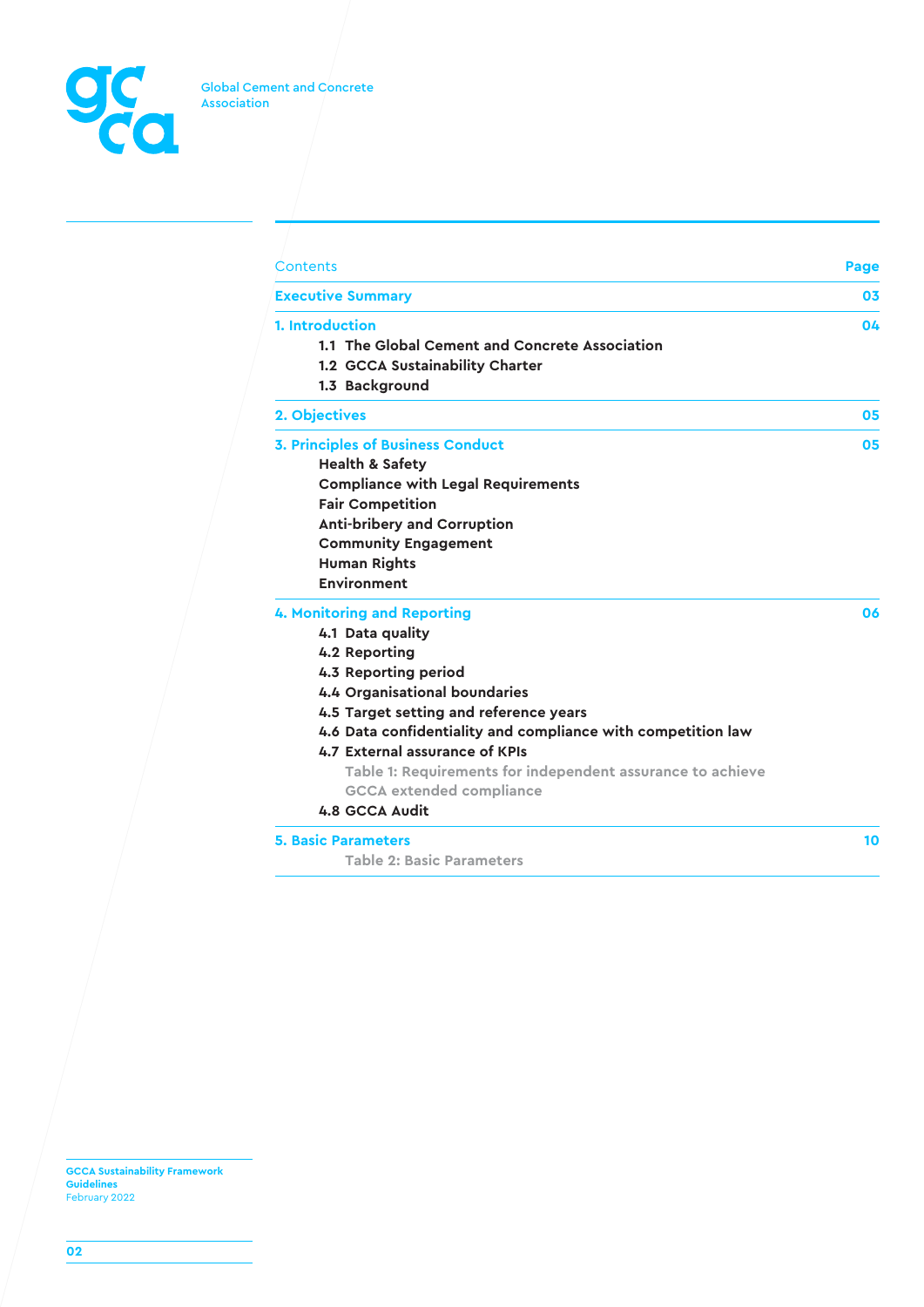

# **Executive Summary**

The Global Cement and Concrete Association (GCCA) aims to demonstrate how concrete solutions can meet global construction challenges and sustainable development goals, while simultaneously displaying responsible industrial leadership in sourcing, manufacturing and use of cement and concrete. A key objective is to document and improve the sustainability performance of the global cement and concrete sector by stimulating and fostering the development of its members' sustainability agendas, in order to improve their own performance and that of the wider cement and concrete sector. The GCCA recognises the need to monitor progress and to clearly communicate performance to all stakeholders. The GCCA has developed a Sustainability Charter to support this objective.

It is crucial that the GCCA and its members work towards this objective by applying the highest ethical and legal standards, while being open and transparent with stakeholders. This 'Framework for the GCCA Guidelines' includes requirements for GCCA and GCCA members' conduct and for compliance with the GCCA Sustainability Charter.

The GCCA Sustainability Charter sets out the requirements for full members, including the requirements to set targets, measure and report performance against the Key Performance Indicators (KPIs) defined for each of the five pillars of the GCCA Sustainability Charter: *Health & Safety, Climate Change & Energy, Social Responsibility, Environment & Nature and Circular Economy.*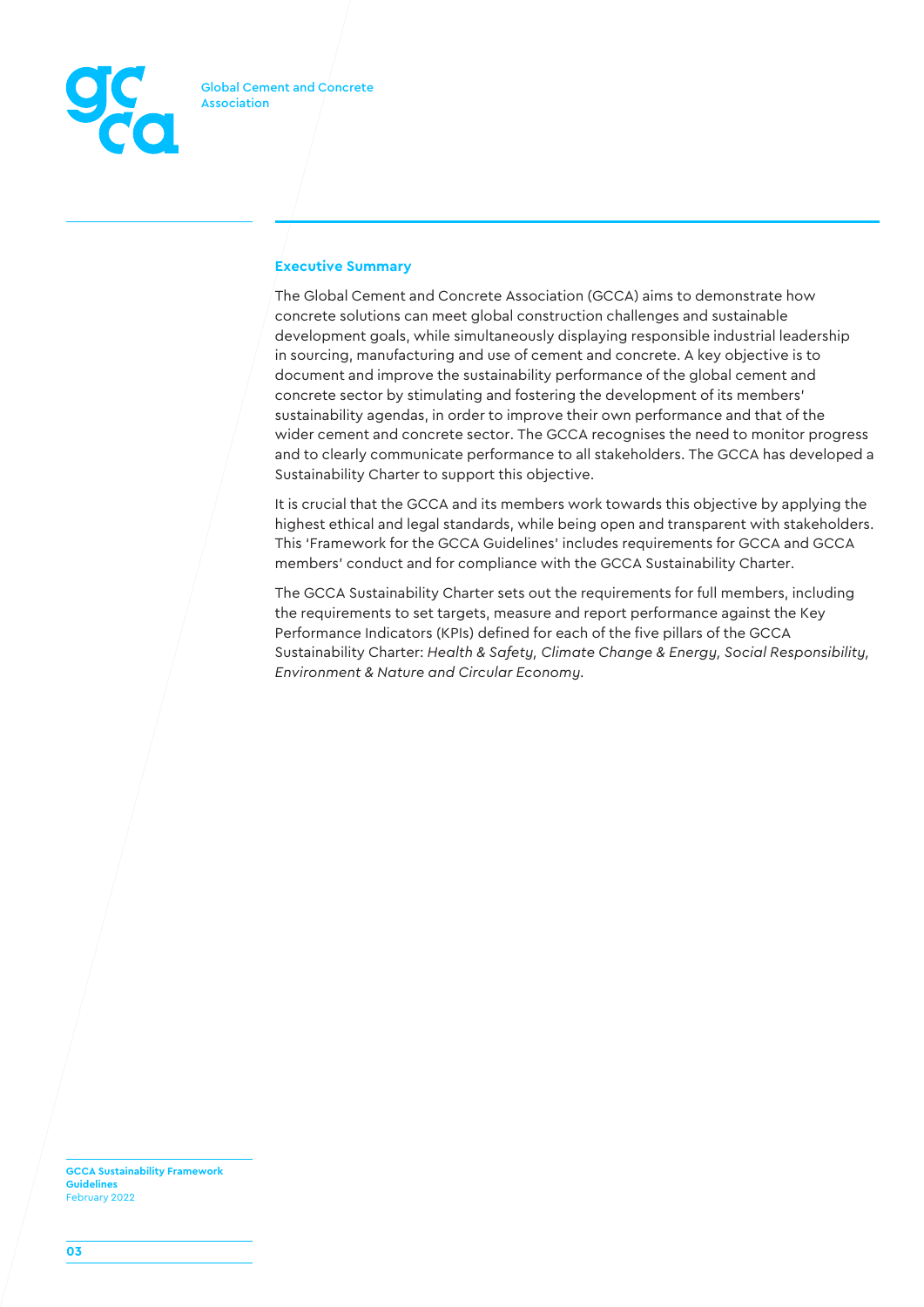

# **1. Introduction**

## **1.1 The Global Cement and Concrete Association**

The Global Cement and Concrete Association (GCCA) is the global voice of the cement and concrete sector. One of the objectives is to develop and strengthen the sector's contribution to sustainable construction across the value chain. The GCCA aims to foster innovation throughout the construction value chain in collaboration with industry associations as well as architects, engineers, developers, contractors and innovators. In this way, the association demonstrates how concrete solutions can meet global construction challenges and sustainable development goals while showcasing responsible industrial leadership in the manufacture and use of cement and concrete. The GCCA was established in January 2018 and is headquartered in London.

# **1.2 GCCA Sustainability Charter**

This 'GCCA Sustainability Framework Guidelines' is the overarching document for a package of guidelines developed to support implementation of the GCCA Sustainability Charter1. The GCCA Sustainability Charter has identified five key pillars which encompass the sustainability spectrum of the cement and concrete sector and has set out requirements for full members against each of these.

## **1 Health & Safety:**

- a Apply the good safety practice guidelines of the GCCA2
- b Promote the sharing of good health practices

## **2 Climate Change and Energy:**

a Develop a climate change mitigation strategy, and publish targets and progress<sup>3,4</sup>

# **3 Social Responsibility:**

- a Publish a Code of Conduct incorporating the principles of internationally proclaimed human rights
- b Apply the Social Impact Assessment guidelines
- c Establish a systematic dialogue process with stakeholders

## **4 Environment and Nature:**

- a Apply the Environment and Nature guidelines
- b Set emission targets and report publicly on progress<sup>5</sup>

## **5 Circular Economy:**

- a Promote the principles of circular economy across the value chain2
- b Apply the guidelines developed for fuel and raw material use in cement production<sup>6</sup>

Full GCCA members must comply with the requirements of the GCCA Sustainability Charter and Guidelines. The GCCA Guidelines include a number of simple, reliable and representative KPIs against which members are required to monitor and report performance to the GCCA and to their stakeholders. Full GCCA members shall report their company level sustainability performance publicly.

Full GCCA members must implement sustainability initiatives across all five sustainability pillars, report on their performance against the core KPIs and set targets for performance improvement for each of the pillars to achieve compliance. To achieve the extended compliance level, full members must have their data and targets verified by a third party and published7.

The GCCA encourages its members to go beyond the requirements of GCCA Sustainability Charter.

1 GCCA Sustainability Charter, June 2019

2 Initially the CSI guidelines will be applicable

**3** The GCCA Sustainability Guidelines for monitoring and reporting CO2 emissions from cement manufacturing, June 2019

4 The GCCA will develop templates for the mitigation strategy across the value chain.

5 In the initial period, the CSI Environmental Impact Assessment guideline and the Guidelines on Quarry Rehabilitation will be applicable

6 The GCCA guideline for co-processing fuels and raw materials in cement manufacturing, June 2019

7 In the event that local legal restrictions prevent such public reporting, it shall be a requirement that an independent third party be appointed by the member company to confirm the initiatives are in place and that the reporting is being undertaken internally.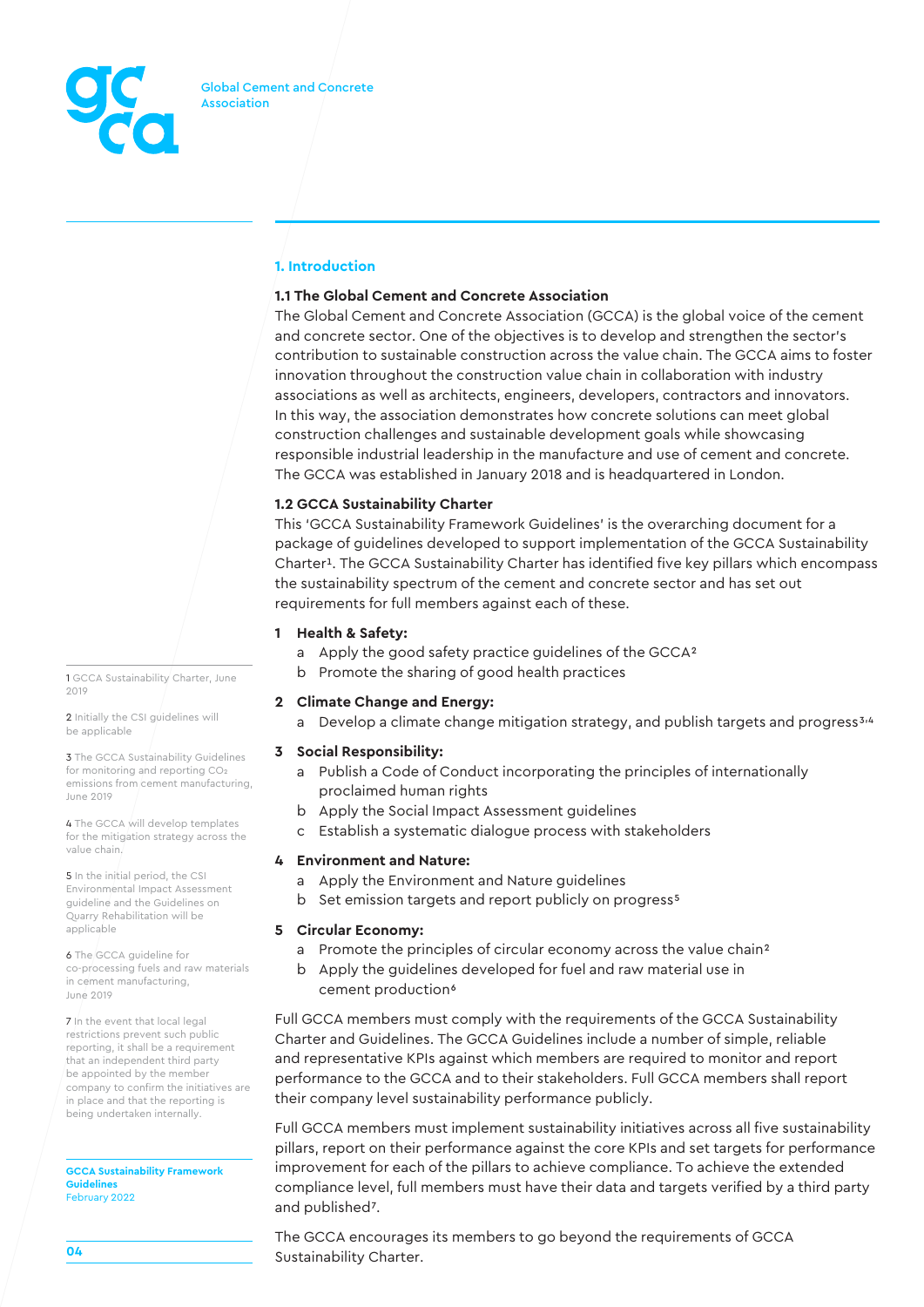

# **1.3 Background**

With a global reach, and both positive and negative sustainability impacts, the GCCA and its members recognise their responsibility to the environment and society. Underpinning this responsibility is an absolute duty to comply with the letter and the spirit of the law, and to strive for the highest ethical standards of conduct.

Fairness, integrity and respect are core values of the GCCA. All GCCA members share these values and help to create the GCCA compliance culture, as well as its open and transparent communications with stakeholders. By applying these values in its everyday work, the GCCA and its members can create value for all stakeholders and continue to represent the cement and concrete industry.

## **2. Objectives**

The GCCA has prepared this Framework to guide its activities and to help achieve its objectives while promoting sustainable practices and its core values of fairness, integrity and respect within the cement and concrete industry and their respective supply chains.

This Framework also set out a number of general obligations placed on full GCCA members in order to comply with the GCCA Sustainability Charter and which apply across each of the GCCA Guidelines. This includes the basic reporting principles and rules to be applied when reporting the sustainability KPIs defined in the GCCA guidelines. This approach forms the basis for a systematic and trustworthy reporting process and dialogue with stakeholders about the industry's sustainability performance.

## **3. Principles of Business Conduct**

#### **Health & Safety**

The GCCA and its members strive to achieve zero harm for employees, contractors and everyone that comes in contact with its businesses.

## **Compliance with Legal Requirements**

The GCCA and its members are committed to conducting their business in accordance with applicable laws and regulations in all countries where the members operate. The GCCA and all members are expected to respect and comply with all laws and regulations that apply to them.

#### **Fair Competition**

The GCCA and its members believe in, and encourage, respect for free markets and fair competition because this ensures that the industry's customers obtain the best products and services on the most favourable terms. In all regions and countries where the GCCA members are active, they are committed to encourage the cement and concrete industry at large to compete intensively but fairly for suppliers and customers.

#### **Anti-bribery and Corruption**

The GCCA and its members shall conduct business on the basis of credibility, quality, and reliability, amongst each other and shall never give or receive any bribes. The GCCA and its members will therefore adhere to applicable rules relating to anti-bribery and corruption and anti-money laundering.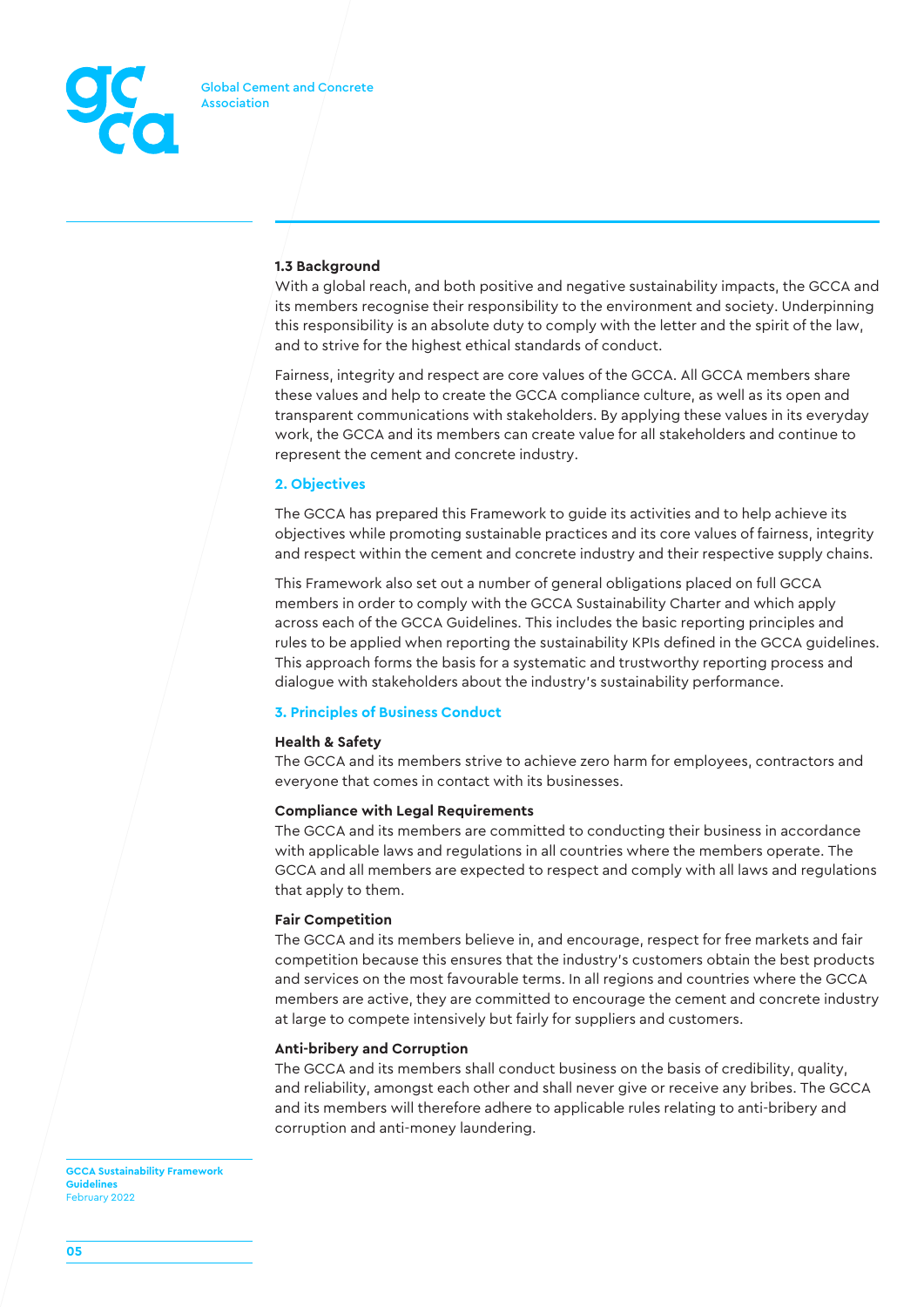

# **Community Engagement**

The GCCA and its members strive to be trusted organisations and fulfil their responsibilities to the communities in which they operate in order to support their healthy development. The GCCA and its members shall demonstrate respect for people and the planet and consider this in their business decisions concerning their supply chain and communities.

## **Human Rights**

The GCCA and its members are committed to respecting and protecting human rights, wherever they conduct business. The GCCA and its members prohibit and will not knowingly do business with any individual or company that participates in non-compliant practices.

## **Environment**

The GCCA and its members are committed to respecting and protecting the environment on a global, regional and local level, wherever they conduct business. This includes promoting advancements in sustainable construction and the development of durable, resilient and environmentally sensitive buildings and infrastructure. The GCCA and its members support the use of methods and tools that assess the environmental performance of materials on a life cycle basis.

## **4. Monitoring and Reporting**

# **4.1 Data quality**

The main objective of reporting is to provide stakeholders with a reliable indication of the performance of the GCCA and member companies. Therefore, it is necessary that reporting is:

**• Relevant**

Ensure that data appropriately reflects the performance of the company and serves the decision-making needs of users, both internal and external to the GCCA and its members.

**• Complete**

Account for and report on all activities and sources within the chosen inventory boundary. Disclose and justify any specific exclusions.

**• Consistent**

Use consistent methodologies to allow for meaningful comparison over time. Transparently document any changes to the data, inventory boundary, methods, or any other relevant factors in the time series.

**• Transparent**

Address all relevant issues in a factual and coherent manner, based on a clear audit trail. Disclose any relevant assumptions and make appropriate references to the accounting and calculation methodologies and data sources used.

**• Accurate**

Ensure that the quantification of performance is systematically neither overstated nor understated, as far as can be judged, and that uncertainties are reduced as far as practicable. Achieve sufficient accuracy to enable users to make decisions with **GCCA Sustainability Framework** reasonable assurance as to the integrity of the reported information.

**Guidelines**  February 2022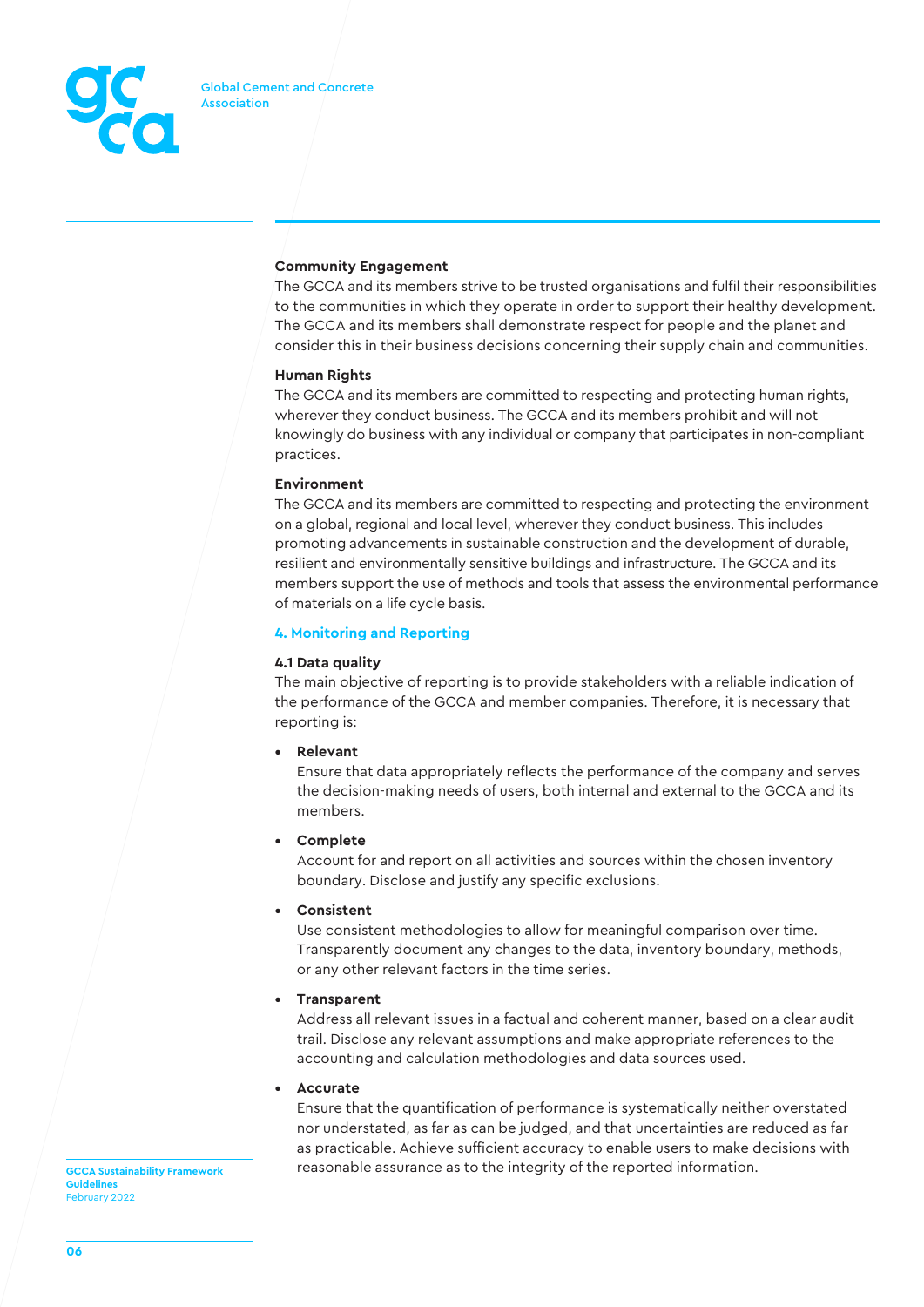

# **4.2 Reporting**

Full GCCA members must report all data requirements to the GCCA, according to the requirements of the GCCA Sustainability Charter and its supporting guidelines. Data must be provided at the level defined in the guidelines. The GCCA will undertake data collection and reporting through an independent third party, in full compliance with member company confidentiality and competition law requirements. The GCCA will communicate data publicly in a consolidated format. Company or plant/site/installation level data will not be published by the GCCA.

Full GCCA members must report company level performance against the GCCA's KPIs to their own stakeholders. Members can determine the most suitable approach (e.g. financial report, an environmental or sustainability report, website, etc.).

The core list of KPIs provided in the guidelines for each of the five pillars are the indicators that are used within the GCCA and by external stakeholders to assess the performance of companies and the cement and concrete sectors. Members will recognise that there are other performance indicators that are useful for benchmarking and further improvements in performance. They are encouraged to adopt a wider range of performance indicators and consider reporting these to stakeholders.

## **4.3 Reporting period**

Full GCCA members must individually monitor KPIs at the level defined in the guidelines and report on an annual basis and for an annual period. Normally a calendar year<sup>8</sup> should be used.

## **4.4 Organisational boundaries**

Organisational boundaries define the parts of an organisation – for example, wholly owned operations, joint ventures and subsidiaries – that are to be reported on, and how the data are consolidated.

Members can choose one of the following options to set the organisational boundaries for reporting:

- Equity share
- Control Approach Financial control or operational control
- A combination of equity share and one of the control approaches.

In defining control, members are advised to follow their existing rules and practices for financial reporting. Members shall clearly state in their GCCA and public reporting which method is applied and the exact scope of what is reported.

A new or acquired entity/facility/installation needs to comply with this protocol within at the latest two calendar (or financial) years following the start of operation, or the year it was acquired. A closed or sold entity/facility/installation may be excluded from reporting for the whole year of its closure or divestiture. Baseline data must always be corrected following acquisitions or divestments.

8 Reporting can be based on financial years if necessary, to reduce reporting costs and so long as it causes no problems, it is applied consistently over time and there are no gaps or overlaps. Any changes in the reporting year should be clearly indicated to the GCCA and external stakeholders.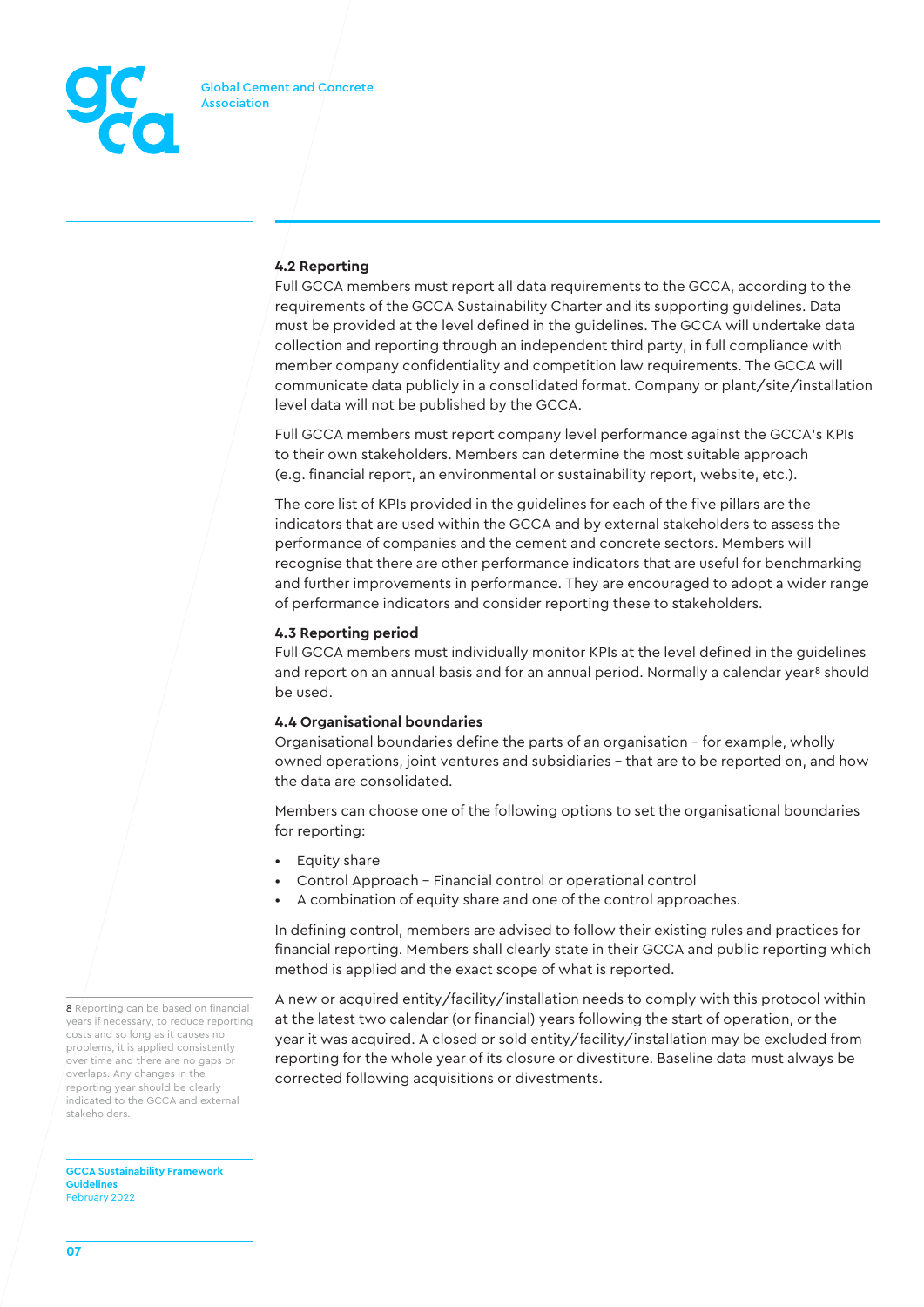

# **4.5 Target setting and reference years**

All full members commit to continuous improvement of their sustainability agenda and to set targets for performance improvement for each of the five pillars of the GCCA Sustainability Charter. These targets shall be made publicly available and shall be reported annually to the GCCA and stakeholders.

The GCCA intends to show the progress on sustainability performance over a longer period than one year. For that reason member companies must respect reference years set by the GCCA for some KPIs, in order to track progress in a consistent and comparable way.

## **4.6 Data confidentiality and compliance with competition law**

Confidentiality is crucial for the GCCA. Members and others must be confident that their sensitive information is secure. The GCCA and its members must be compliant with all competition law (anti-trust) legislation.

To ensure the confidentiality of company data and of individual datasets submitted by members, the GCCA will use an independent third party according to the nature of the data and confidentiality and competition law requirements. The independent third-party will develop database systems, collate the reported data, analyse the results, and produce consolidated data and reports.

The independent third-party is responsible for ensuring that all data that can be traced back to individual companies or plants will strictly not be disclosed, nor be accessible to any unauthorised internal and external stakeholder. The independent third party is responsible for ensuring IT security of any systems they operate that hold company data. As a general rule, there must be four or more independent operators in a country so that aggregated reports on this country can be released.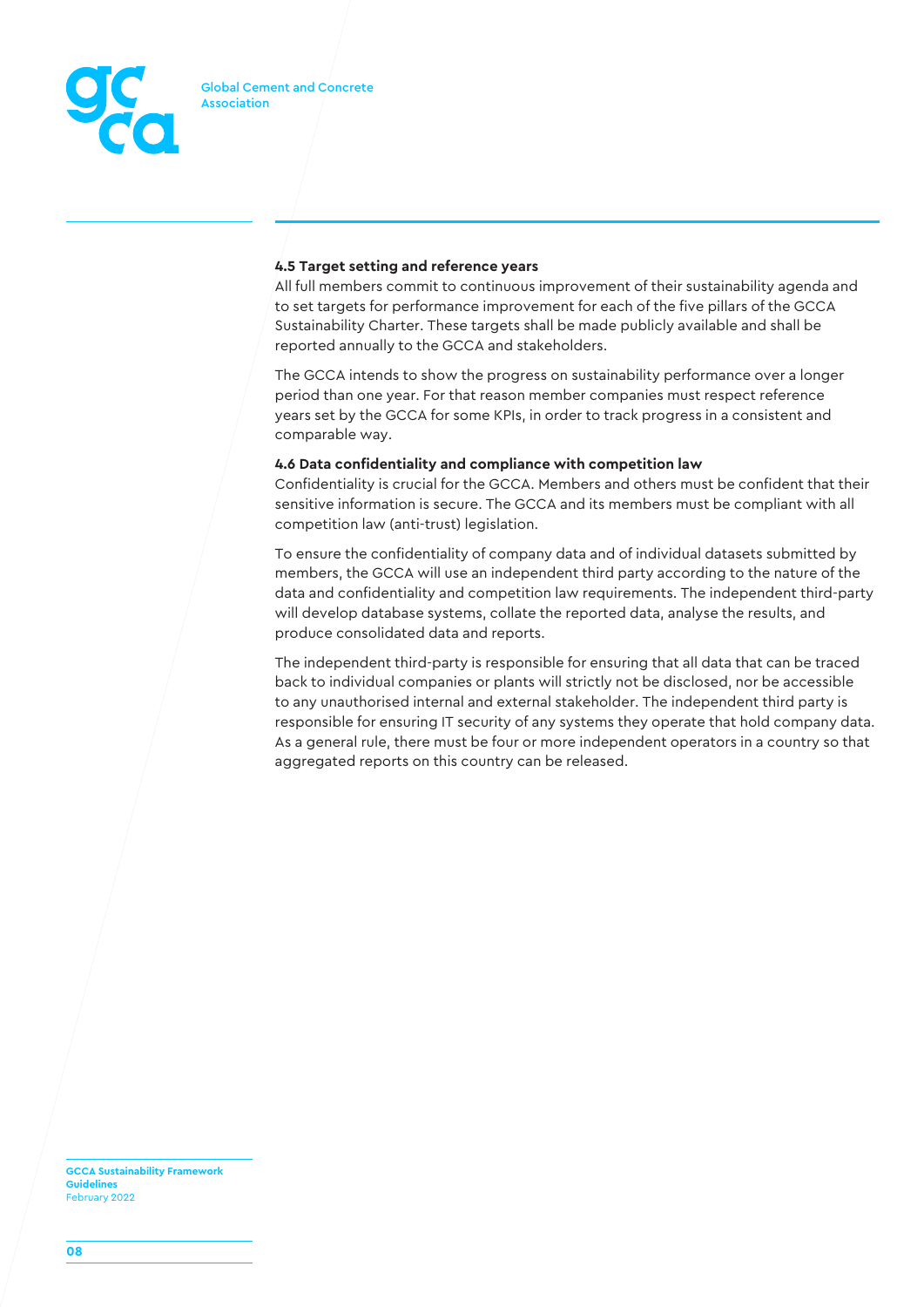

# **4.7 External assurance of KPIs**

To achieve extended compliance, full members must undertake an annual (at least), limited assurance of GCCA KPIs using a recognised, independent third-party assurance practitioner. The assurance must comply with the requirements in Table 1.

**Table 1: Requirements for independent assurance to achieve GCCA extended compliance**

| Item                          | Requirement                                                                                                                                                                                                                                                        |  |  |
|-------------------------------|--------------------------------------------------------------------------------------------------------------------------------------------------------------------------------------------------------------------------------------------------------------------|--|--|
| <b>Assurance Level</b>        | Limited assurance at corporate level (as minimum).                                                                                                                                                                                                                 |  |  |
| <b>Assurer Reputation</b>     | The assurer must be a recognised, independent third-party<br>assurance practitioner.                                                                                                                                                                               |  |  |
| <b>Scope of Assured Data</b>  | The KPIs reported to the GCCA and any external reported<br>sustainability performance.                                                                                                                                                                             |  |  |
| <b>Frequency of Assurance</b> | Annual.                                                                                                                                                                                                                                                            |  |  |
| <b>Coverage of Sites</b>      | A representative number of sites is defined by the assurer with<br>the number of audited business units and sites explicitly stated.<br>and average percentage coverage reported for each of the key<br>pillars of the GCCA Sustainability Charter and quidelines. |  |  |
| <b>Assurance Standard</b>     | Assurer must use ISAE 3000* (or equivalent).                                                                                                                                                                                                                       |  |  |
| <b>Materiality Threshold</b>  | 5%.                                                                                                                                                                                                                                                                |  |  |

# **4.8 GCCA Audit**

To increase transparency, reliability and accuracy of reporting of the KPIs and sustainability performance as covered in the GCCA Sustainability Charter and guidelines, the GCCA will commission an audit, using an independent third party, every five years, or sooner, in the event of a major change to the GCCA Sustainability Charter. Full members must participate and fully comply with the audit process.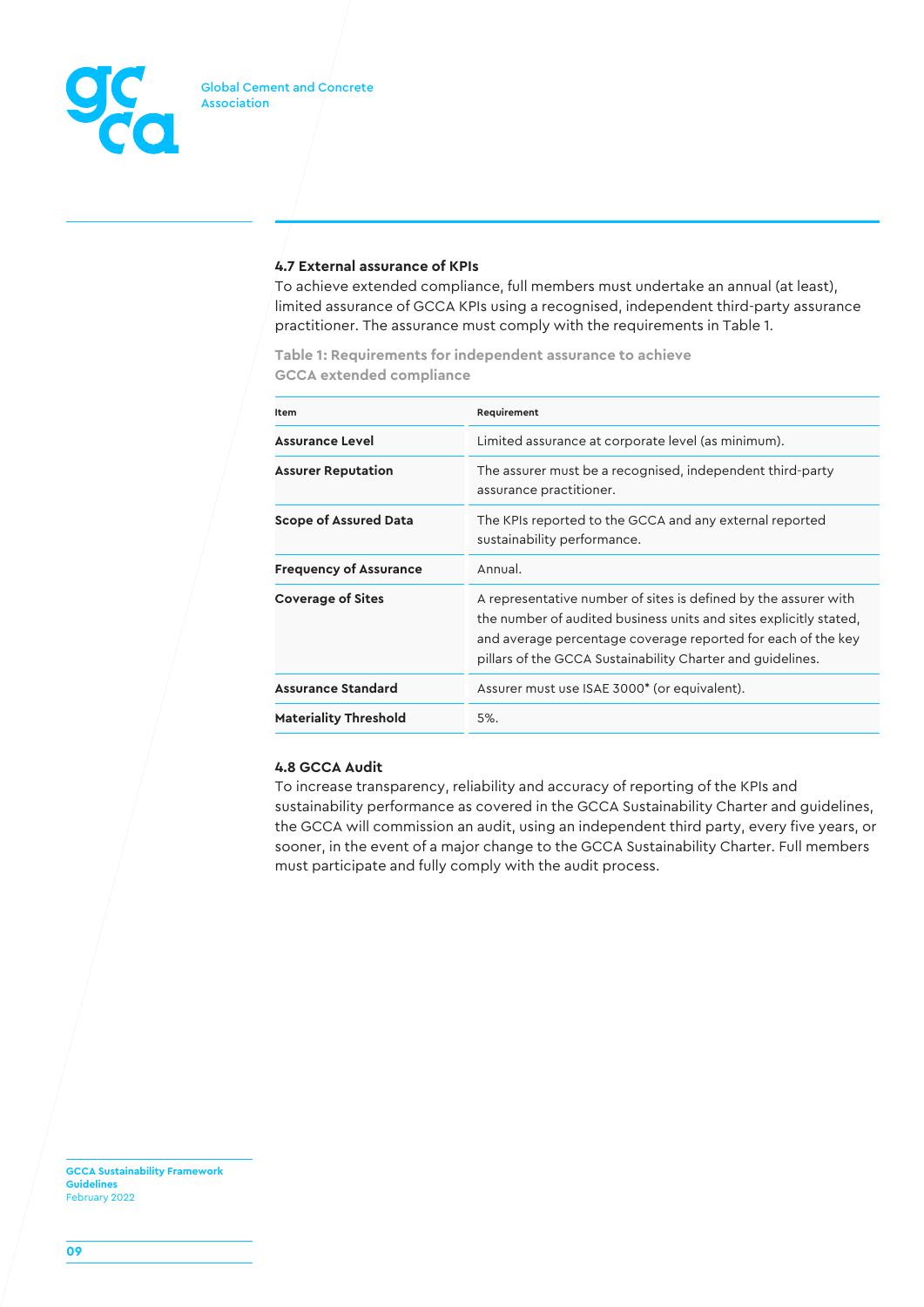

## **5. Basic Parameters**

This Framework is part of a package of guidelines to support compliance with the GCCA Sustainability Charter. For these guidelines some basic parameters must be collected and reported to GCCA's independent third-party data collector. Basic Parameters are numerical or other measurable factors forming a set that defines the operations covered in the monitoring and reporting processes. Basic parameters in this view are production volumes or values that outlines the operation covered without giving an indication of the performance of that operation itself. The Basic Parameters are given in Table 2.

|    | <b>Basic Parameter</b>                                        | Unit                         | Explanation                                                                                                                                                                                                                                                                                                                                                                                                                                                                                                                                    |
|----|---------------------------------------------------------------|------------------------------|------------------------------------------------------------------------------------------------------------------------------------------------------------------------------------------------------------------------------------------------------------------------------------------------------------------------------------------------------------------------------------------------------------------------------------------------------------------------------------------------------------------------------------------------|
|    | A Clinker<br>production                                       | Metric<br>tonnes/year        | Clinker is the intermediate product in cement manufacturing<br>and the main substance in cement. Clinker is the result of<br>calcination of limestone, and other raw materials, in the kiln<br>and subsequent reactions caused through burning.                                                                                                                                                                                                                                                                                                |
|    | <b>B</b> Cement<br>production                                 | Metric<br>tonnes/year        | Cement is the building material made by grinding clinker<br>together with various mineral components such as gypsum,<br>limestone, blast furnace slag, coal fly ash and natural<br>volcanic material; includes special cements such as the<br>ones based on calcium aluminates.                                                                                                                                                                                                                                                                |
|    | <b>C</b> Cementitious<br>production                           | <b>Metric</b><br>tonnes/year | All clinker produced by the reporting company for cement<br>making or direct clinker sale, plus gypsum, limestone,<br>cement kiln dust and all clinker substitutes consumed for<br>blending, plus all cement substitutes. For this denominator,<br>the terms "cementitious products" or "binders" are used,<br>as it is a sum of clinker and mineral components. The<br>denominator excludes clinker bought from third parties for<br>the production of cement, since this clinker is already<br>included in the inventory of the third party. |
|    | D Kiln fuels                                                  | Metric<br>tonnes/year        | The mass of all kiln fuels used in manufacturing the<br>clinker produced.                                                                                                                                                                                                                                                                                                                                                                                                                                                                      |
| Е. | <b>Total energy</b><br>from fuels used in<br>clinker produced | MJ/year                      | The total energy from all kiln fuels used in manufacturing<br>the clinker produced.                                                                                                                                                                                                                                                                                                                                                                                                                                                            |
|    | <b>Alternative fuels</b>                                      | Metric<br>tonnes/year        | The mass of all alternative fuels used in manufacturing<br>the clinker produced.                                                                                                                                                                                                                                                                                                                                                                                                                                                               |
|    | <b>G</b> Energy from<br>alternative fuels                     | MJ/year                      | The total energy from all alternative fuels used in<br>manufacturing the clinker produced.                                                                                                                                                                                                                                                                                                                                                                                                                                                     |
|    | <b>H</b> Biomass fuels                                        | <b>Metric</b><br>tonnes/year | The mass of all biomass fuels and the biomass fraction of<br>mixed fossil and biomass fuels used in manufacturing the<br>clinker produced.                                                                                                                                                                                                                                                                                                                                                                                                     |
| ı  | <b>Energy from</b><br><b>Biomass fuels</b>                    | MJ/year                      | The total energy from all biomass fuels and the biomass<br>fraction of mixed fossil and biomass fuels used in<br>manufacturing the clinker produced.                                                                                                                                                                                                                                                                                                                                                                                           |

**Table 2: Basic Parameters**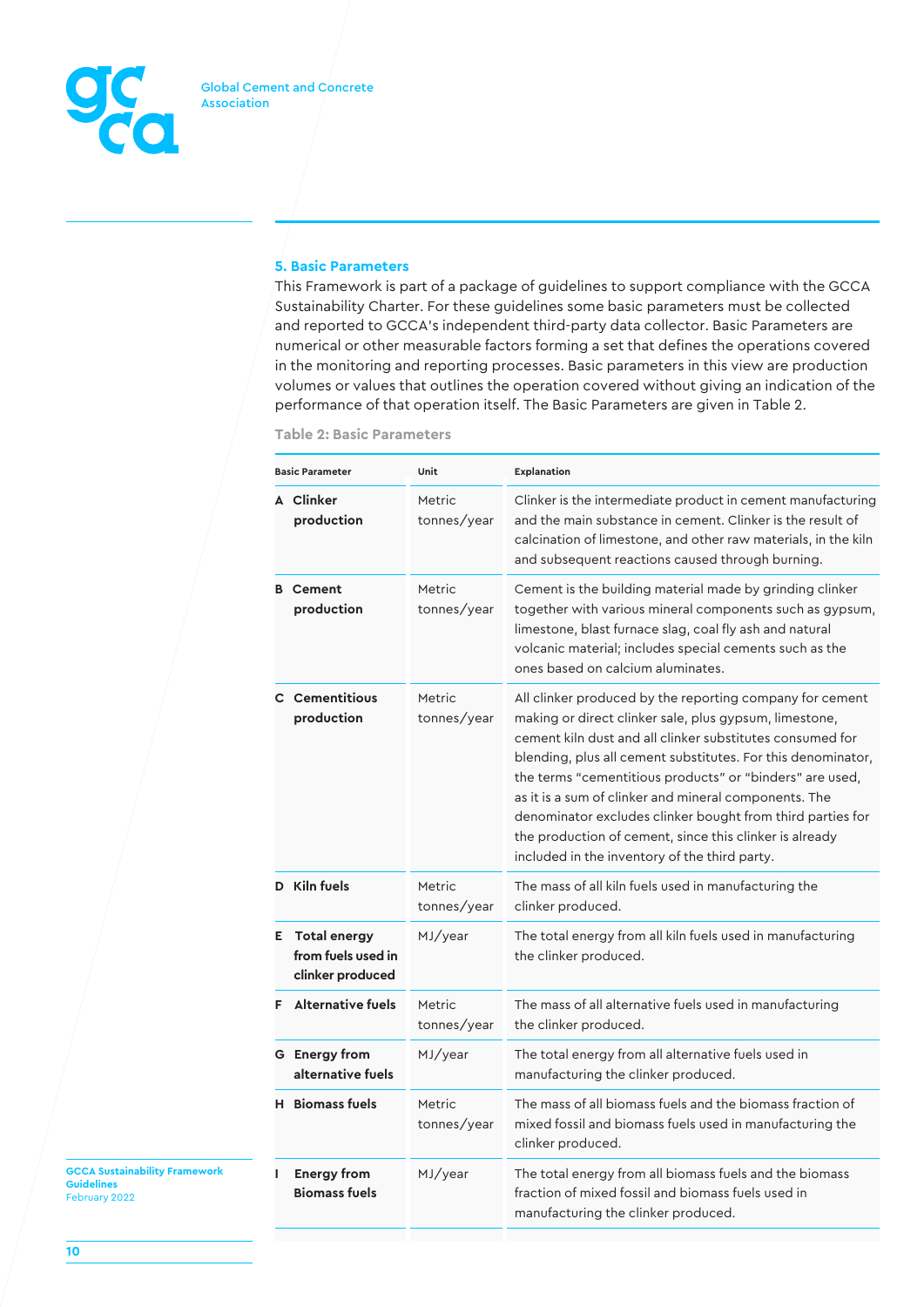

|   | <b>Basic Parameter</b>                                                 | Unit                  | Explanation                                                                                                                                                                                                                                                                                                                                                                                                  |
|---|------------------------------------------------------------------------|-----------------------|--------------------------------------------------------------------------------------------------------------------------------------------------------------------------------------------------------------------------------------------------------------------------------------------------------------------------------------------------------------------------------------------------------------|
| J | <b>Total raw</b><br>materials for<br>clinker produced                  | Metric<br>tonnes/year | The total mass of raw materials (on a dry basis) used in<br>manufacturing the clinker produced on a dry basis.                                                                                                                                                                                                                                                                                               |
|   | <b>K</b> Total alternative<br>raw materials<br>for clinker<br>produced | Metric<br>tonnes/year | The mass of all alternative raw materials (on a dry basis)<br>used in manufacturing the clinker produced.                                                                                                                                                                                                                                                                                                    |
|   | L Total raw<br>materials for<br>clinker produced                       | Metric<br>tonnes/year | The mass of all raw materials (excluding clinker) (on a dry<br>basis) used in manufacturing the cement produced.                                                                                                                                                                                                                                                                                             |
|   | M Total alternative<br>raw materials<br>for cement<br>produced         | Metric<br>tonnes/year | The mass of all alternative raw materials (on a dry basis)<br>used in manufacturing the cement produced.                                                                                                                                                                                                                                                                                                     |
|   | N Total water<br>withdrawal                                            | $m^3$ /year           | Total water withdrawal by source (G4 - EN 8 from GRI).                                                                                                                                                                                                                                                                                                                                                       |
|   | O Water discharge                                                      | $m^3$ /year           | Total water discharge by quality and destination<br>(G4-EN22 from GRI).                                                                                                                                                                                                                                                                                                                                      |
| P | <b>Number of sites</b>                                                 | Number                | Total number of sites.                                                                                                                                                                                                                                                                                                                                                                                       |
|   | Q Number of sites<br>with a water<br>recycling system                  | Number                | The total number of sites with a water recycling facility.                                                                                                                                                                                                                                                                                                                                                   |
|   | R Number of<br>fatalities, directly<br>employed                        | Number                | Number of fatalities directly employed.                                                                                                                                                                                                                                                                                                                                                                      |
| S | Number of<br>fatalities,<br>contractors and<br>sub-contractors         | Number                | Number of fatalities of contractors/sub-contractors<br>resulting from work-related incidents in a year. These are<br>recorded only if they arise from an incident in cement<br>manufacturing, related businesses and logistics. Off-site<br>traffic accident fatalities are reported separately and only<br>if there is company or employee (direct employed or<br>contractors sub-contractors) culpability. |
| т | Number of<br>fatalities, third<br>parties                              | Number                | Number of deaths of third parties resulting from incidents<br>related to cement activities (as defined in the scope of<br>cement manufacturing process).                                                                                                                                                                                                                                                     |